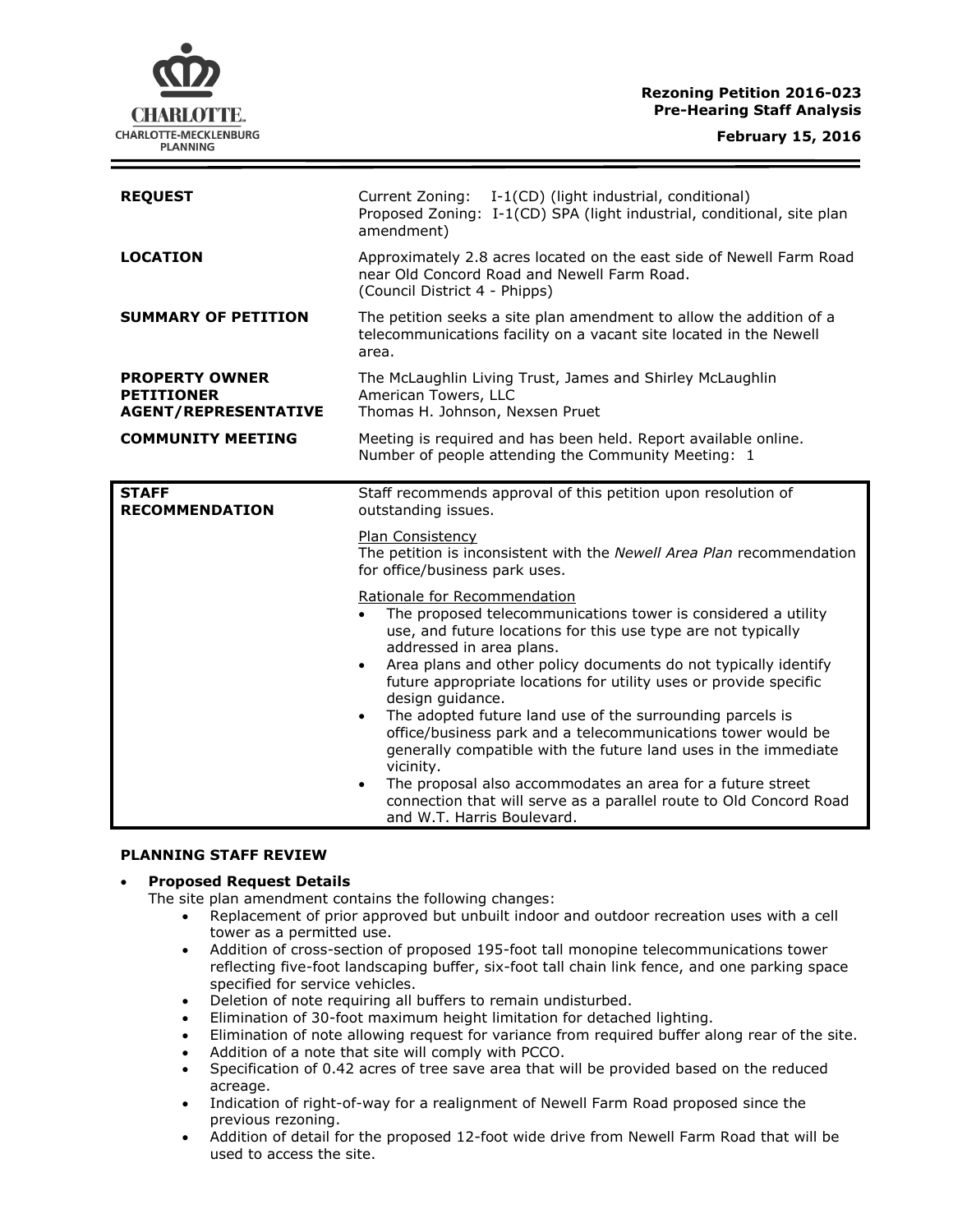## **Existing Zoning and Land Use**

- The subject property was part of 5.6 acres rezoned via Petition 1997-36C to allow indoor and outdoor recreation. The subject property is currently vacant.
- Surrounding land uses located on the west side of Old Concord Road consist of single family detached residences, an elementary school, a religious institution, a warehouse/garage, gas station/convenience store and a strip retail center in R-3 (single family residential), R-17MF (multi-family residential), INST(CD) (institutional, conditional) and B-1 (neighborhood business) districts.
- Properties on the east side of Old Concord Road contain a mix of uses in various zoning districts including: single family detached dwellings and a warehouse/garage use in R-3 (single family residential), O-1(CD) (office, conditional), B-1(CD) (neighborhood business, conditional), MX-1 (mixed use) and I-1(light industrial) and I-1(CD) (light industrial, conditional) zoning districts.
- See "Rezoning Map" for existing zoning in the area.
- **Rezoning History in Area**
	- Petition 2012-84 rezoned 2.72 acres located on the south side of Rocky River at the intersection of Rocky River Road and Newell Farm Road near Old Concord Road to B-1(CD) (neighborhood business, conditional) to allow retention of 1,300 square feet of existing structures and additional buildings for a total of 8,500 square feet of building area for retail and single family residential uses. Fast food and gas stations with convenience stores, or any drive through service windows are prohibited.
- **Public Plans and Policies**
	- The *Newell Area Plan* (2002) recommends an office or business park for this area.

#### **TRANSPORTATION CONSIDERATIONS**

 This petition will create virtually no daily traffic since the proposed use is a cellular tower. CDOT has no concerns or outstanding issues with this petition.

**DEPARTMENT COMMENTS** (see full department reports online)

- **Charlotte Area Transit System:** No issues.
- **Charlotte Department of Neighborhood & Business Services:** No issues.
- **Charlotte Fire Department:** No comments received.
- **Charlotte-Mecklenburg Schools:** Nonresidential petitions do not impact the number of students attending local schools.
- **Charlotte-Mecklenburg Storm Water Services:** No issues.
- **Charlotte Water:** Charlotte Water does not currently have water system availability to this site.
- **Engineering and Property Management:** No issues.
- **Mecklenburg County Land Use and Environmental Services Agency:** No comments received.
- **Mecklenburg County Parks and Recreation Department:** No issues.

#### **OUTSTANDING ISSUES**

- Site and Building Design
- 1. Show and label a 38-foot "Class B" buffer abutting the residential zoning to the rear of the site.

### **REQUESTED TECHNICAL REVISIONS**

- 2. Delete Note 8, which is minimum ordinance standards, and Note 9 that pertain to the number of carriers that can be accommodated.
- 3. Delete Note 10 or place under Environmental Features.
- 4. Replace Note 5 with the following: "The petitioner will submit an application for an administrative site plan amendment that will adjust the remaining original site plan to account for the development of the property included in this rezoning application. The administrative application will be submitted and reviewed so that it is ready for final approval upon the approval of this rezoning application."
- 5. Amend Note 7 to specifically list a cell tower as the sole permitted use.
- 6. Delete information pertaining to typical signs and specifications.
- 7. Amend Note 4 to state signage will be allowed per the zoning ordinance.
- 8. Specify maximum height of detached lights as 30 feet.
- 9. Organize conditional notes using the appropriate headings and categories.